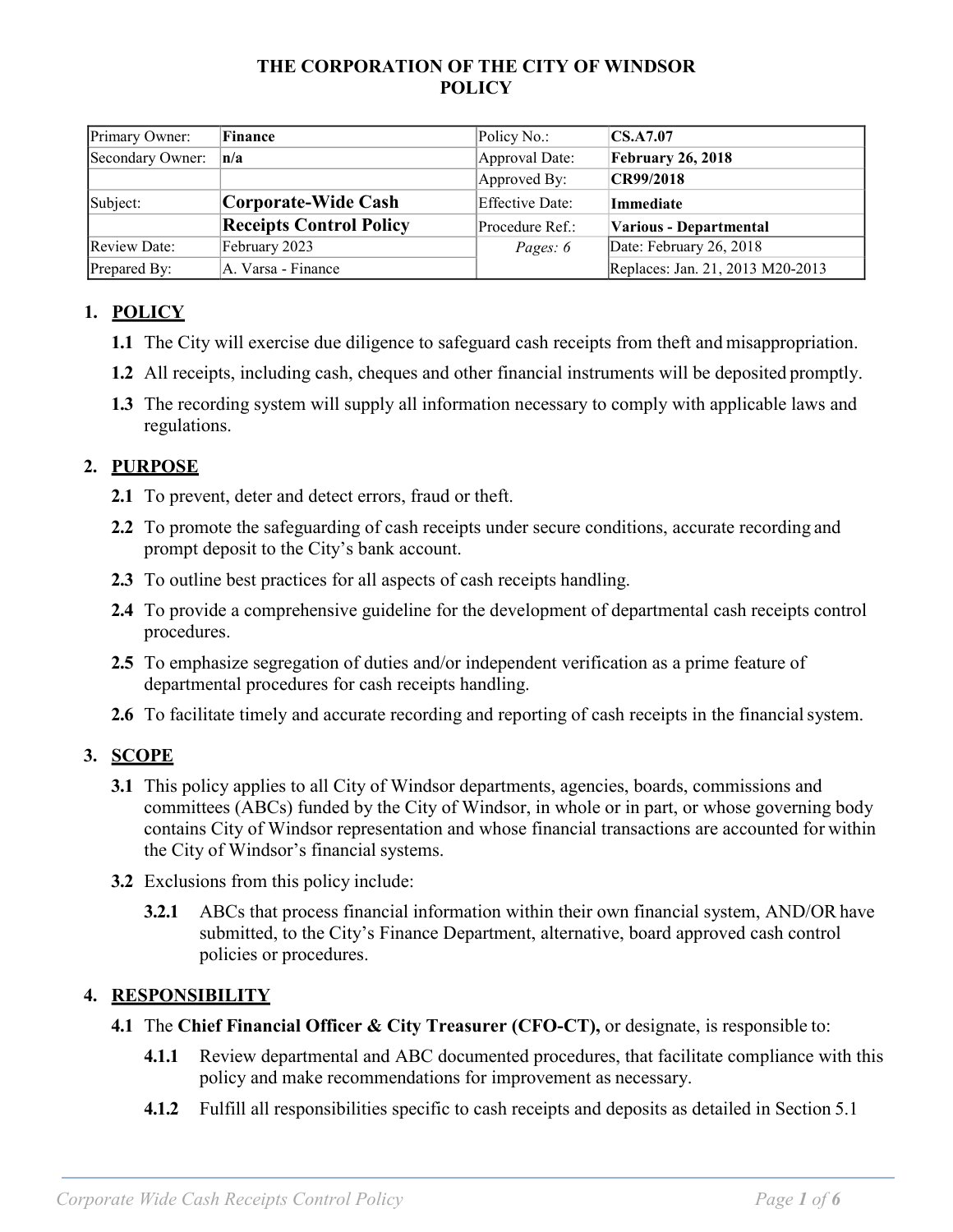- **4.1.3** Direct the review of this policy at a minimum every five years and recommend updates as required.
- **4.2** The **Manager of Financial Accounting,** or designate, is responsible to:
	- **4.2.1** Communicate and provide on-going support on the use of this Policy.
	- **4.2.2** In coordination with the Coordinator, Corporate Cash Controls develop and maintain a cash control review and monitoring program.
		- (a) In circumstances of high risk and recurring policy violations, escalate to appropriate senior management levels.
	- **4.2.3** Investigate cash shortages and/or overages in excess of \$100.
		- (a) Provide guidance and/or mitigating strategies in an effort to eliminate such occurrences.
	- **4.2.4** In the event of suspected cash misappropriation, liaise, as required, between Finance, the affected department and the City's internal auditor and in compliance with the Fraud and Misuse of Assets Policy.
- **4.3** The **Executive Directors, in conjunction with Managers of Administration and Heads of ABC's**, or designates, are responsible to:
	- **4.3.1** Facilitate compliance with this Policy and ensure that cash receipts handling procedures are established, communicated, monitored and updated as required.
	- **4.3.2** Forward departmental cash receipts handling procedures, to the CFO-CT, for review as per Sec. 4.1.1.
	- **4.3.3** Establish and maintain a program of surprise float/cash counts.
	- **4.3.4** Report, to the Manager of Financial Accounting, cash shortages/overages greater than \$100.
	- **4.3.5** Report, to the CFO-CT, any and all suspected misappropriation of cash.
- **4.4** The **Coordinator, Corporate Cash Controls** is responsible to:
	- **4.4.1** Under the direction of the Manager of Financial Accounting, develop and maintain a cash control review and monitoring program.
		- (a) Report immediately, to the Manager of Financial Accounting, any alleged or identified cash misappropriation or high risk cash control practices.
	- **4.4.2** Provide, corporate-wide, ongoing support on the interpretation and use of this policy.
	- **4.4.3** Provide guidance on the development of departmental procedures.
- **4.5 Employees** handling cash receipts are responsible to:
	- **4.5.1** Become familiar with and comply with this Policy and cash receipt handling procedures developed for and implemented in their respective service areas.
	- **4.5.2** Report to management, immediately, all cash shortage/overages.
	- **4.5.3** Report to management any and all suspected misappropriation of cash.

# **5. GOVERNING RULES AND REGULATIONS**

**5.1** The **Chief Financial Officer & City Treasurer** has responsibilities under the **Ontario Municipal Act, 2001**, section 286 (1), for:

*(a) collecting money payable to the municipality and issuing receipts for those payments*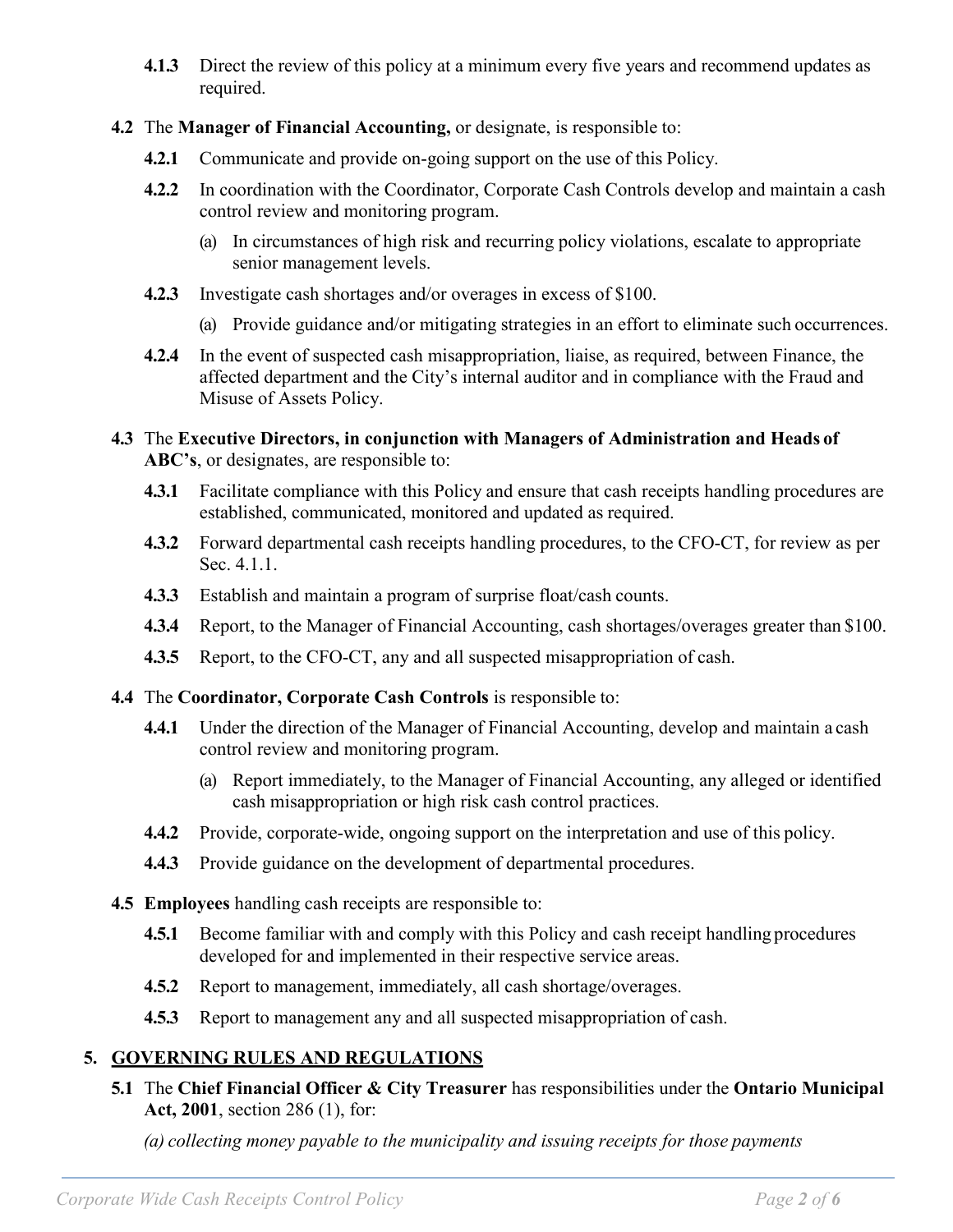- *(b) depositing all money received on behalf of the municipality in a financial institution designated by the municipality*
- *(c) maintaining accurate records and accounts of the affairs of the municipality*
- **5.2** The term **"Cash"** predominantly refers to paper currency, coins, cheques, money orders, debit and credit cards.
	- Although the following are not to be considered as 'cash' for the purpose of this policy, they should nevertheless be secured as if they were cash: tokens, gift certificates, gift cards, passes and permits.
- **5.3** Departmental cash receipts control procedures will be established with due consideration tothe guidelines outlined in this policy.

## **6. CASH HANDLING BEST PRACTICES AND GUIDELINES**

### **6.1 Receiving cash**

- **6.1.1** All cash must be immediately recorded upon receipt.
	- (a) Preferred recording methods include point-of-sale (POS) systems (e.g. AMANDA) or programmable cash register. In absence, unique - pre-numbered, controlled receipts must be used (e.g. TR Receipts)
	- (b) Customers must be provided an appropriate receipt. Receipts should include the following:
		- Purchase price (broken down by line item/services rendered)
		- Sub-total
		- HST amount (where applicable)
		- Grand total
		- Method of payment (e.g. Cash, Visa, MC, Cheque)
		- Change due (where applicable)
		- Cheque number (where applicable)
		- Unique Receipt/transaction number,
		- Transaction date/time
		- Name of department receiving cash
		- Identification of cashier
		- Name of customer (where applicable)
- **6.1.2** All cheques must be made payable to The City of Windsor or ABC's as applicable and be endorsed "Deposit to the credit of The City of Windsor (or ABC)," AND clearly identify the receiving department.
	- (a) Third-party cheques are NOT acceptable.
	- (b) Please refer to the Corporate Cheque Acceptance Policy for additional best practices.
- **6.1.3** For security and regulatory reasons, employees that receive cash amounts that are well above a normal amount for their department, and in all cases where payment, by paper currency, exceeds \$10,000 (Canadian), must politely refer the customer to the Manager of Financial Accounting to complete the payment process.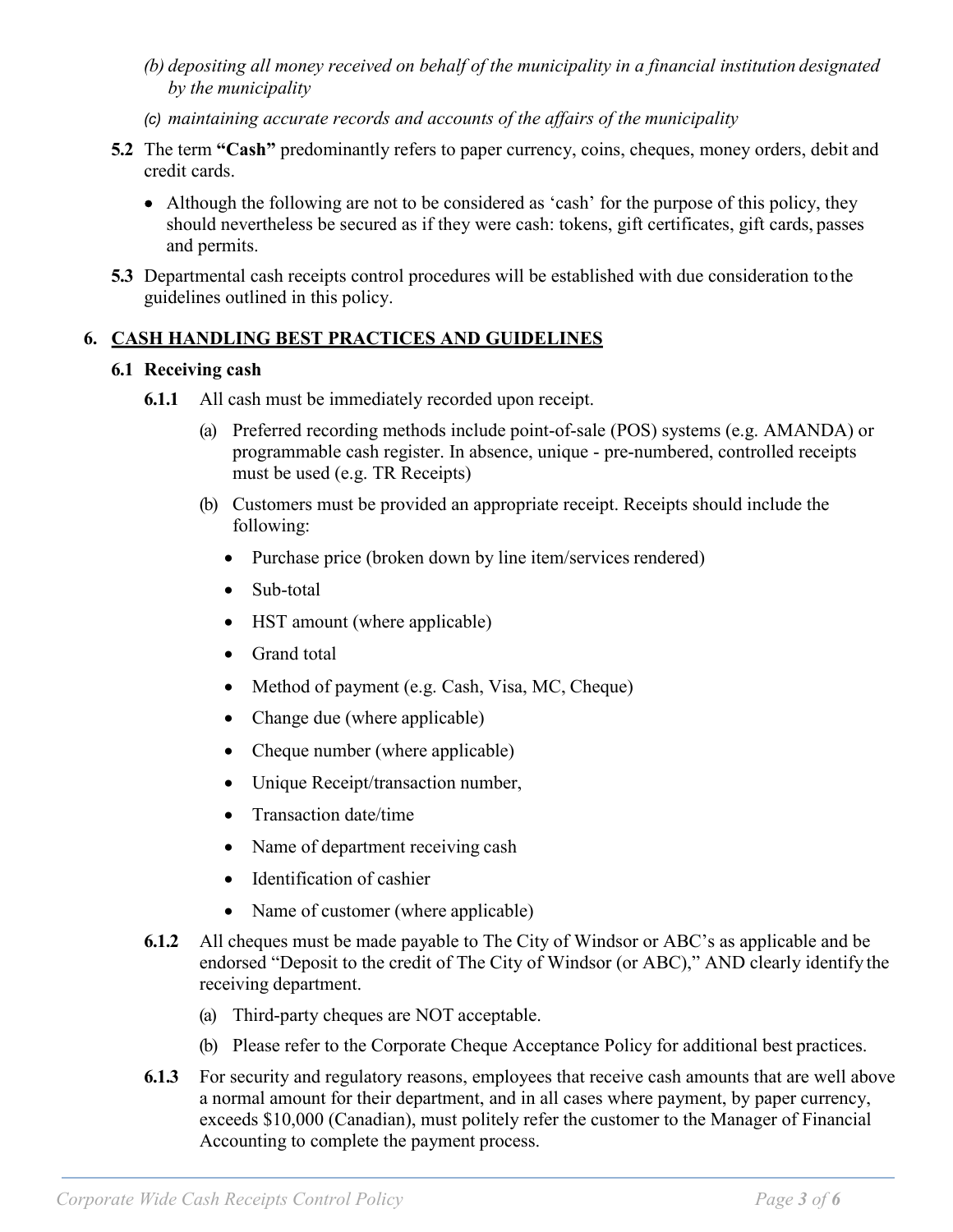**6.1.4** When cash receipts are transferred between individuals, cash must be recounted and the gross dollar amount signed off by both parties.

### **6.2 Safeguarding of Cash**

- **6.2.1** Cash must be kept secure at all times lockable cash register, safe, floor safe, locked storage, etc.
	- (a) Safeguarding should take into account the amount of cash on hand during various periods.
	- (b) Active cashiering or cash counting stations are not to be left unattended, at any time, without being properly secured.
- **6.2.2** Physical access to cash will be restricted to authorized personnel.
- **6.2.3** Cash must not be sent through inter-office mail.
- **6.2.4** Cash should be counted in a non-public, secure area, out of sight.
- **6.2.5** Cash receipts must be deposited at least weekly and **daily** where gross sales exceeds \$500 (Including any combination consisting of cash, debit, credit, cheques, etc.).
- **6.2.6** Surprise counts of cash floats and petty cash should be performed and documented.
- **6.2.7** Under no circumstances can disbursements be made from cash receipts.

#### **6.3 Security**

- **6.3.1** Security assessments should be performed, by management, at a minimum annually or upon material changes within the cash receipts process. Assessment should include:
	- (a) A review of approvals/authorizations required and in place for the handling of cash receipts.
	- (b) Who has access to cash and why?
	- (c) Where is cash located, stored? What other activities surround cash storage locations?
- **6.3.2** Best practices in the consideration of security include:
	- (a) The use of security cameras.
	- (b) Documentation of custodian and other transfers.
	- (c) Not sharing passwords, keys or safe combinations.
	- (d) Maintaining a log of current employees with keys, combinations and access.
	- (e) Regular revision of passwords and combinations.
	- (f) Safe combination is changed when turnover occurs among staff who know the combination.
	- (g) Using separate, lockable, cash drawers for each cashier.

### **6.4 Cash over and short**

- **6.4.1** Must be reported immediately to management on duty upon discovery.
- **6.4.2** Individual shortage/overage in excess of \$100 must be reported immediately to the **Manager of Financial Accounting.**
- **6.4.3** Shortages, are to be replenished as soon as possible.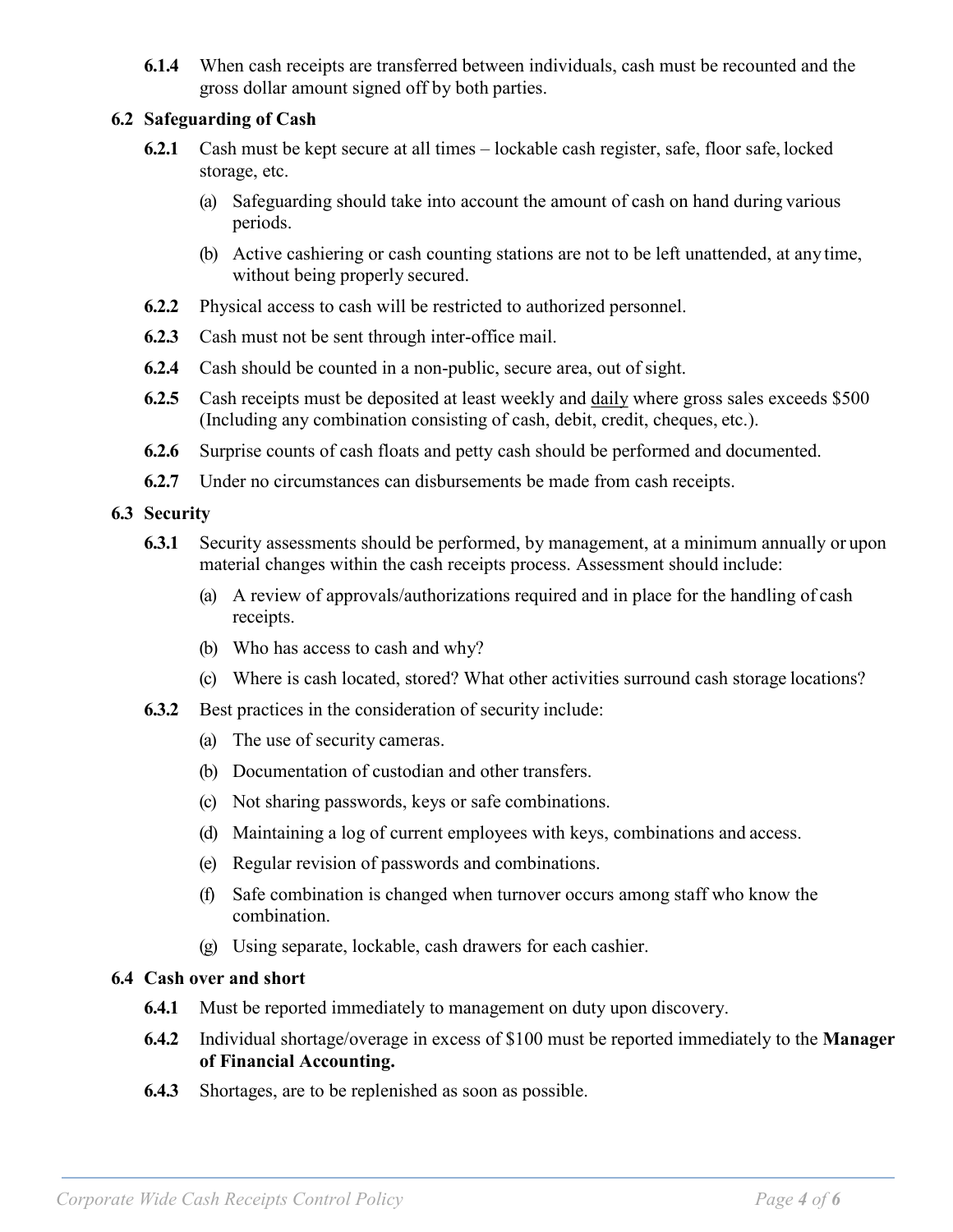#### **6.5 Refunds and Voids**

- **6.5.1** In Ontario, suppliers are not legally required to offer refunds or exchanges.
- **6.5.2** Departmental policy may dictate whether or not:
	- (a) A refund is offered
	- (b) A refund is full or partial
	- (c) The good or service is exchangeable
	- (d) Credit is applied towards a future purchase.
- **6.5.3** All refunds and voided transactions must be approved by a manager/supervisor and be supported by:
	- (a) Documentation stating the reason.
	- (b) The name & signature of the person recording the refund or void.
	- (c) Name and signature of manager/supervisor responsible for reviewing/approving the refund or void.
	- (d) The name & signature of the person receiving the refund.
- **6.5.4** Where refunds are offered, they should:
	- (a) Be made in the original method of payment
	- (b) Be made to the original purchaser and include the original proof of purchase.
	- (c) When a personal or business cheque was accepted, as the method of payment, confirmation must be obtained that the cheque has cleared the City's banking system. Upon confirmation a City cheque is the only acceptable form of refund.

#### **6.6 Segregation of Duties**

- **6.6.1** Where practical, no individual will have responsibility for both the receipt of cash and:
	- (a) Opening mail
	- (b) Deposit of cash
	- (c) Bank reconciliation
	- (d) Issuance of invoices
	- (e) Applying payment in an accounts receivable system.
- **6.6.2** Where segregation is not practical, additional management review and supervision is necessary and mitigating practices must be considered to reduce risk of loss.
- **6.6.3** Establish a backup protocol to cover employee absences.
- **6.6.4** Ensure that all staff handling cash spends at least one consecutive week per year where they are not completing cash handling duties (through vacation, job rotation, or other means)

### **6.7 Preparation & recording of bank deposits**

- **6.7.1** Cash receipts must be counted and balanced daily.
- **6.7.2** Where a POS system or cash register is not in place, daily cash receipts must be recorded in a manual receipts summary or log as support for deposits. The log should include at a minimum:
	- (a) Details regarding amounts of paper cash/coin (e.g. number of \$5, \$10s, Loonies, etc.)